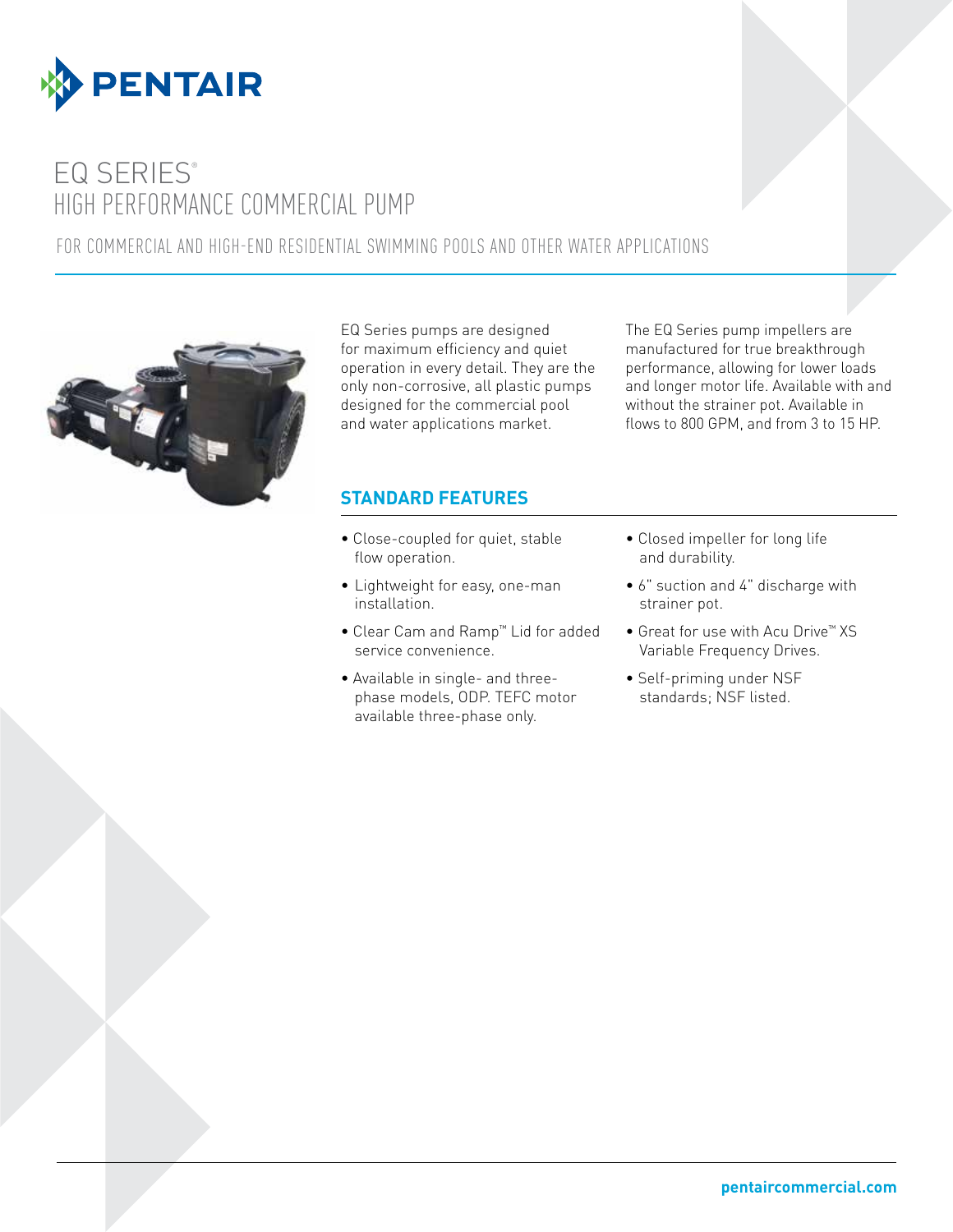# EQ SERIES® HIGH PERFORMANCE COMMERCIAL PUMP



# **MATERIALS AND DESIGN**

## Pump Body

Volute type, back pull-out design.

• Port Size

 $6"$  – ANSI Rated 125 bolted flange suction port<sup>1</sup>.  $4$ " – ANSI Rated 125 bolted flange discharge port<sup>1</sup>.

- Material Volute & Motor Adapter PPO Resin
- Impeller

PPO Resin

• Base

6061 aluminum design, slotted for mounting ease.

• Corrosion Prevention

All-plastic pump for maximum hydraulic performance and corrosion prevention.

#### Hair and Lint Strainer

#### • Material

Separate bolt-on PPO Resin body with plastic basket, Polycarbonate Resin Thermoplastic lid, and stainless steel bolts.

• Size

6" ANSI Rated 125 bolted flange suction and discharge ports.

## Pump Maximum Limits

Liquid Temperature: 104º F Ambient Air Temperature: 104º F

EQW300 WITH STRAINER 3HP-60HZ 1750 RPM 3 PHASE SQ. FT.–1.15 TEST VOLTAGE: 460

EQ Series WaterFall™ Pump

Performance Curve

#### Motor

TOTAL DYNAMIC HEAD IN FT. OF WATER

HEAD

TOTAL DYNAMIC

툐

 $\leq$ 

WATER  $\overline{a}$ 

35 40

Standard JM type. Premium Efficient ODP Class F insulated. On TEFC options, JMZ type, Premium Efficient, Class F insulated.

FLOW RATE IN U.S. GPM 60Hz 3450 RPM

0 100 200 300 400 500 600 700 800

EQW500 WITH STRAINER 3HP-60HZ 1750 RPM 3 PHASE SQ. FT.–1.15 TEST VOLTAGE: 460

EFFICIENCY BHP

EFFICIENCY

 $rac{4}{5}$ 

70.00 80.00

60.00 50.00 40.00 30.00 20.00 10.00  $0.00$ 

• Frame Size

NEMA Rated "C" flange. 230/460V are open drip-proof design.

• Shaft

303 stainless steel construction.

• Design

3 to 15 HP, 3500 RPM, JM open drip-proof, continuous duty, three-phase and single-phase (5, 71/2, 10 HP). 5 to 15 HP, 3500 RPM JMZ TEFC, continuous duty three-phase.

• Bearings

Double-shielded, single row, deep-groove type, permanently lubricated.

#### • Thermal Overload Protection

All models require external thermal overload protector.

#### Electrical

#### • Power Supply Required

Three-phase pumps are 208-230/460. 15HP TEFC motor is 230/460 only. Single-phase models are available in ODP 230v, 60 Hz only.

<sup>1</sup> Use ANSI Rated class 125 plastic flange and <sup>1/8"</sup> thick class 125 full flange gasket to make connection.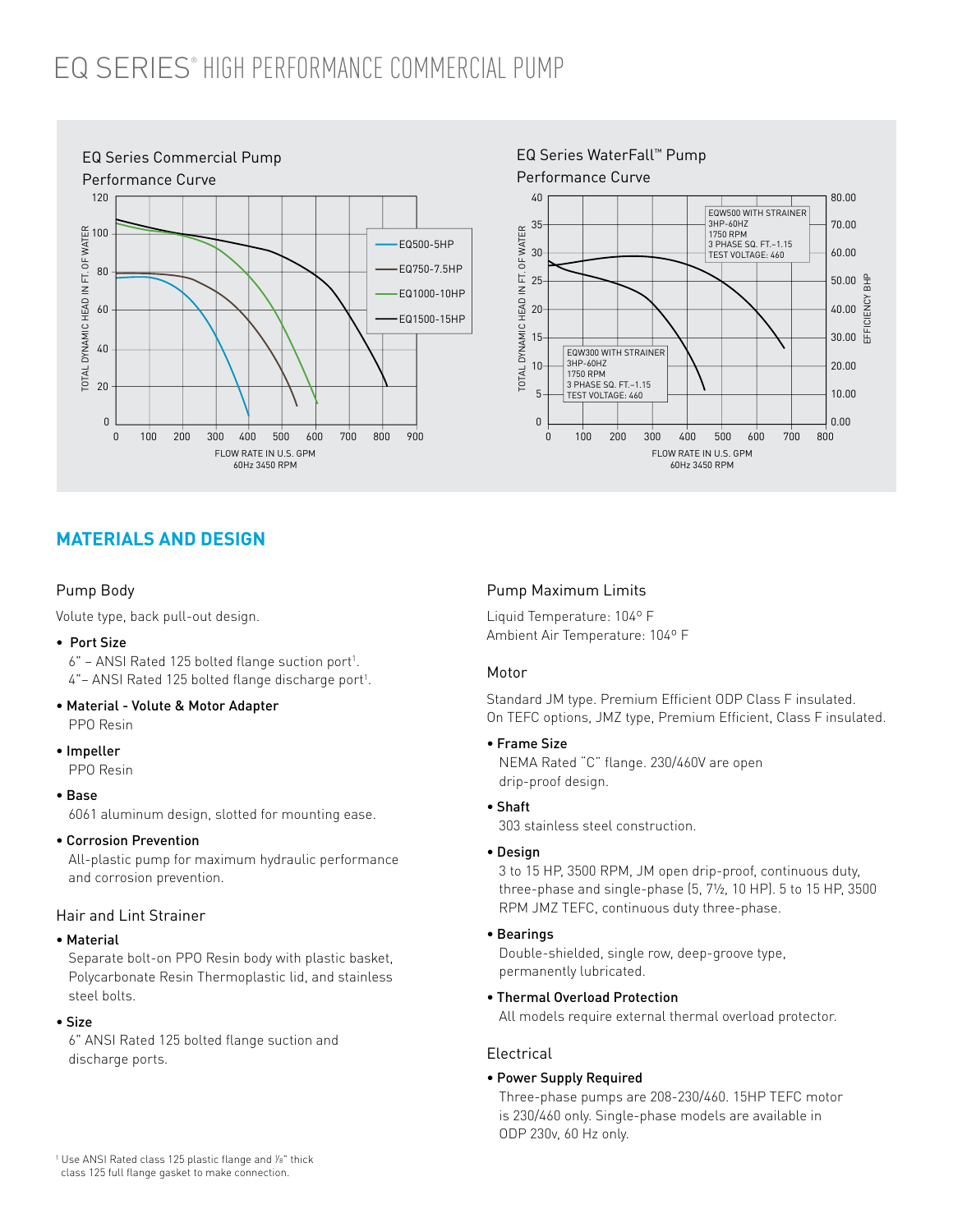# EQ Series Commercial Pump with Strainer Pot 6" x 4"





#### EQ Series Commercial Pump With Strainer Pot 6" x 4"

| Part #<br><b>ODP Motor</b> | Part #<br><b>TEFC Motor</b> | <b>Description</b> | Voltage         | Amps                             | Phase HP |     | Wt  | Dim.<br>A-ODP | Dim.<br>A-TEFC | Dim.<br>B. | Dim.<br>C. | Dim.<br>D-ODP | Dim.<br>D-TEFC |
|----------------------------|-----------------------------|--------------------|-----------------|----------------------------------|----------|-----|-----|---------------|----------------|------------|------------|---------------|----------------|
| 340026                     |                             | FQW 300 WaterFall  | 115/230         | 38/19                            |          | 3   | 126 | 26.62         | N/A            | 10.03      | 7.5        | 43.590        | N/A            |
| 340027                     |                             | EQWK 300 WaterFall | $208 - 230/460$ | $ 8.4 - 7.9/3.9$                 | 3        | 3   | 106 | 23.12         | N/A            | 10.16      | 7.5        | 40.094        | N/A            |
| 340028                     |                             | FQW 500 WaterFall  | 230             | 23.4                             |          | 5   | 126 | 26.62         | N/A            | 13.18      | 9.7        | 43.590        | N/A            |
| 340029                     |                             | FQWK 500 WaterFall | $208 - 230/460$ | $13.6 - 12.7/6.4$                | 3        | 5   | 106 | 23.12         | 24.68          | 13.31      | 9.7        | 40.094        | 41.65          |
| 340030                     |                             | EQ500              | 230             | 19.6                             |          | 5   | 126 | 26.62         | N/A            | 10.03      | 7.5        | 43.590        | N/A            |
| 340031                     | 340604                      | <b>EQK500</b>      | $208 - 230/460$ | $13.5 - 12.3/6.2$                | 3        | 5   | 106 | 23.12         | 24.68          | 10.16      | 7.5        | 40.094        | 41.65          |
| 340032                     |                             | EQ750              | 230             | 30.4                             |          | 7.5 | 161 | 27.53         | N/A            | 10.78      | 8.5        | 44.590        | N/A            |
| 340033                     | 340605                      | <b>EQK750</b>      | $208 - 230/460$ | $ 20.1 - 18.3/9.1$               | 3        | 7.5 | 116 | 24.50         | 28.06          | 10.16      | 7.5        | 41.560        | 45.12          |
| 340034                     | 340606                      | EQK1000            | $208 - 230/460$ | $ 27.1 - 24.3/12.2 $             | 3        | 10  | 146 | 26.31         | 29.81          | 10.78      | 8.5        | 43.290        | 46.79          |
| 340035                     | 340607*                     | EQK1500            |                 | $208 - 230/460$ 40.0 - 36.0/17.8 | 3        | 15  | 161 | 26.31         | 28.31          | 10.78      | 8.5        | 43.290        | 45.29          |
| 340238                     |                             | EQ1000             | 230             | 40.0                             | 1        | 10  | 179 | 29.0          | N/A            | 11.50      | 8.5        | 46.29         | N/A            |

340013 Strainer Pot Assembly including Strainer, Lid, Basket and Hardware

#### EQ Series Commercial Pump Without Strainer Pot 6" x 6"

| Part #<br><b>ODP Motor</b> | Part #<br><b>TEFC Motor</b> | <b>Description</b> | Voltage         | Amps               | <b>Phase</b> | <b>HP</b> | Wt  |
|----------------------------|-----------------------------|--------------------|-----------------|--------------------|--------------|-----------|-----|
| 340014                     |                             | FQW 300 WaterFall  | 115/230         | 38/19              |              | 3         | 97  |
| 340016                     |                             | EQWK 300 WaterFall | $208 - 230/460$ | $8.4 - 7.9/3.9$    | 3            | 3         | 77  |
| 340017                     |                             | FQW 500 WaterFall  | 230             | 23.4               | 1            | 5         | 97  |
| 340018                     |                             | FQWK 500 WaterFall | $208 - 230/460$ | $13.6 - 12.7/6.4$  | 3            | 5         | 77  |
| 340019                     |                             | EQ500              | 230             | 19.6               | 1            | 5         | 97  |
| 340020                     | 340608                      | <b>EQK500</b>      | $208 - 230/460$ | $13.5 - 12.3/6.2$  | 3            | 5         | 77  |
| 340021                     |                             | FQ750              | 230             | 30.4               | 1            | 7.5       | 132 |
| 340022                     | 340609                      | <b>EQK750</b>      | $208 - 230/460$ | $ 20.1 - 18.3/9.1$ | 3            | 7.5       | 87  |
| 340237                     |                             | EQ1000             | 230             | 40.0               | 1            | 10        | 125 |
| 340023                     | 340610                      | EQK1000            | $208 - 230/460$ | $27.1 - 24.3/12.2$ | 3            | 10        | 117 |
| 340024                     | 340611*                     | EQK1500            | $208 - 230/460$ | $40.0 - 36.0/17.8$ | 3            | 15        | 132 |

\*15 HP with TEFC option is 230/460 only.

EQ Series pumps are available in 575V and 50 Hz models. Please contact your local sales representative or Pentair office for details.